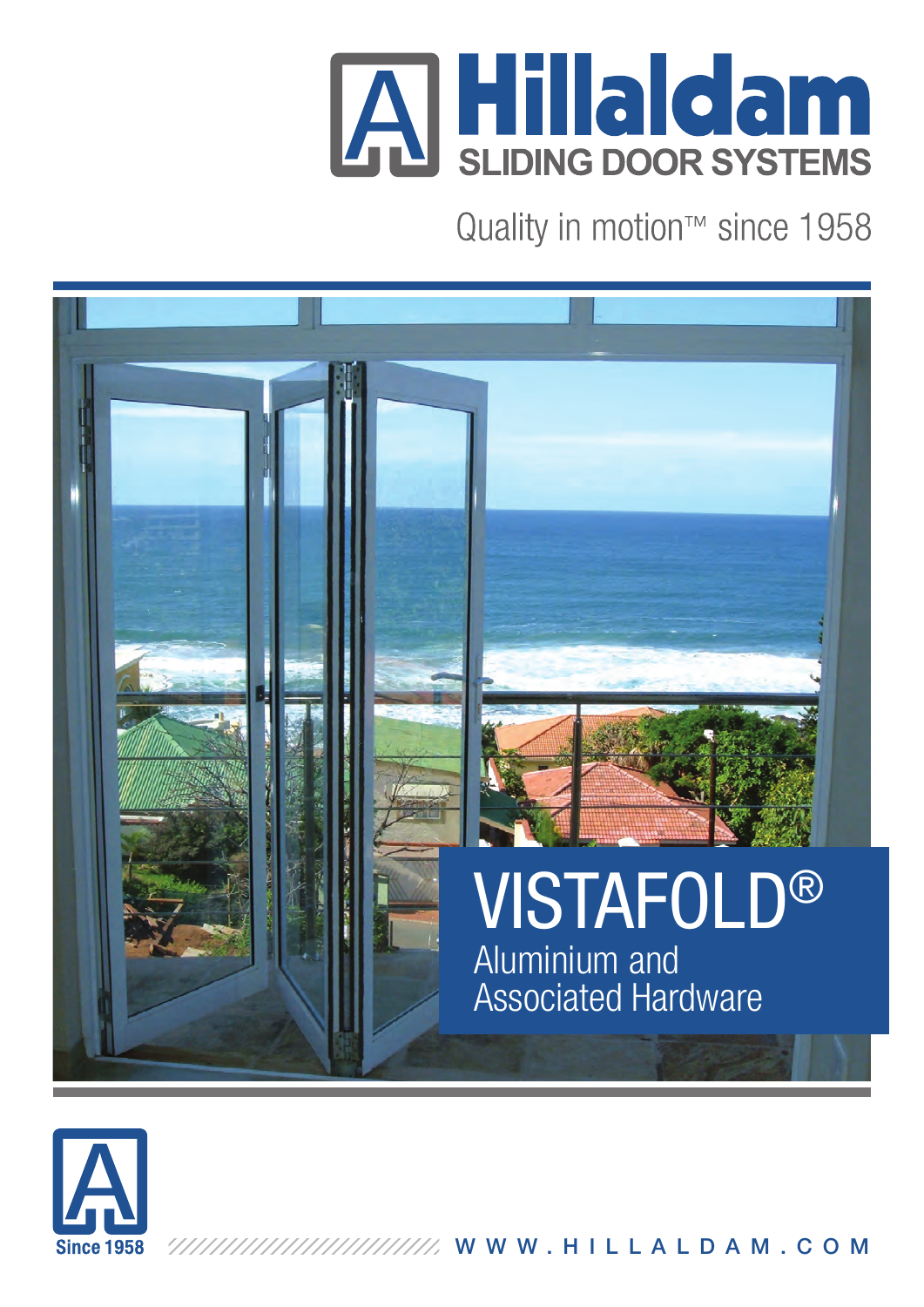# ALUMINIUM VISTAFOLD® HARDWARE

## Vistafold<sup>®</sup> Sinkless Hardware | 70kg Doors, Odd Number of Doors



### Vistafold<sup>®</sup> Butt Hardware | 70kg Doors, Odd Number of Doors



<sub>1</sub> Colours

Colours Natural Anodized Black Bronze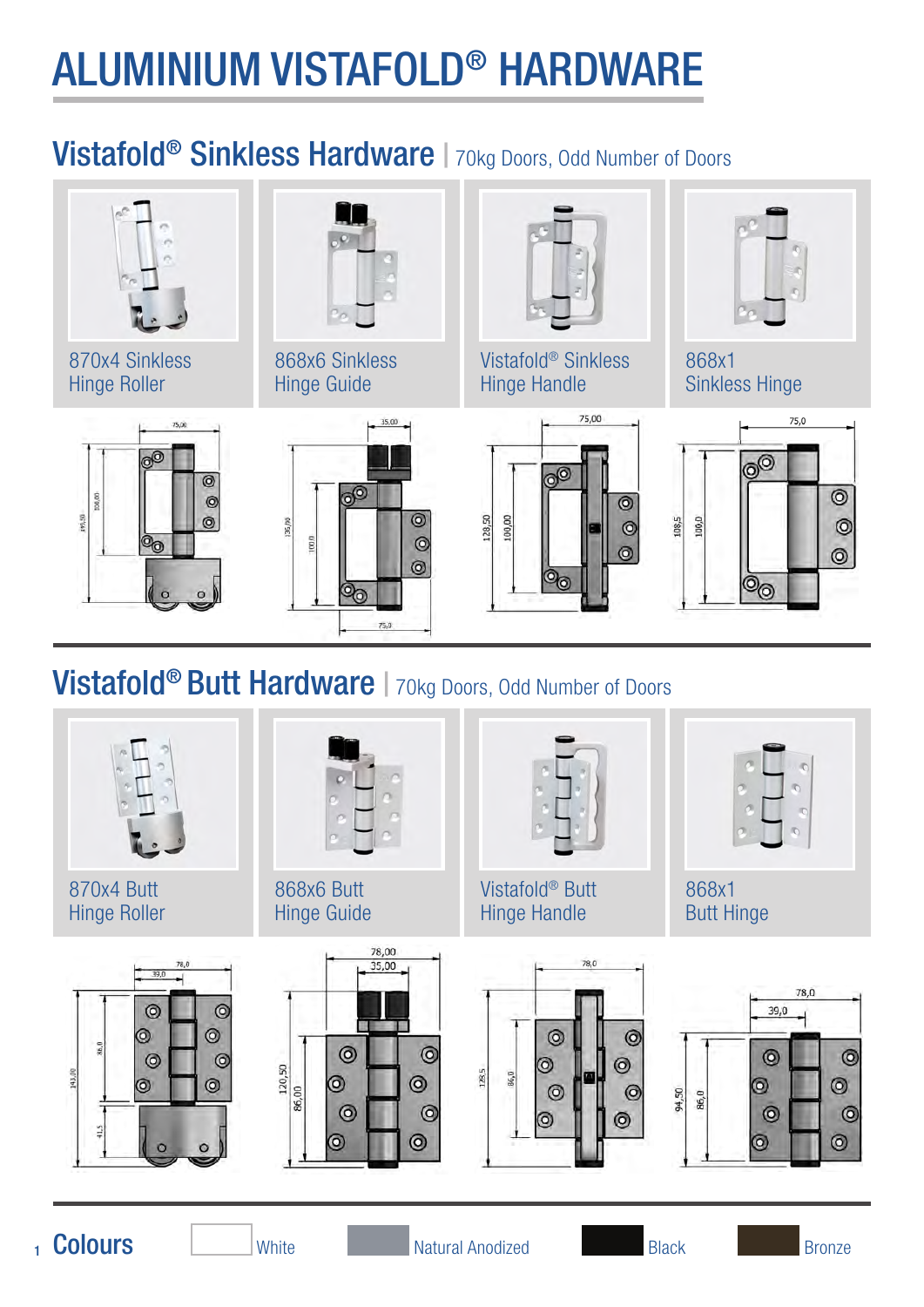### ALUMINIUM VISTAFOLD® DUO HARDWARE *Patented System*

## Vistafold<sup>®</sup> Full End Hardware | 70kg Doors, Even Number of Doors



## Vistafold<sup>®</sup> Meeting End Hardware | 70kg Doors, Even Number of Doors, Bi-Parting



2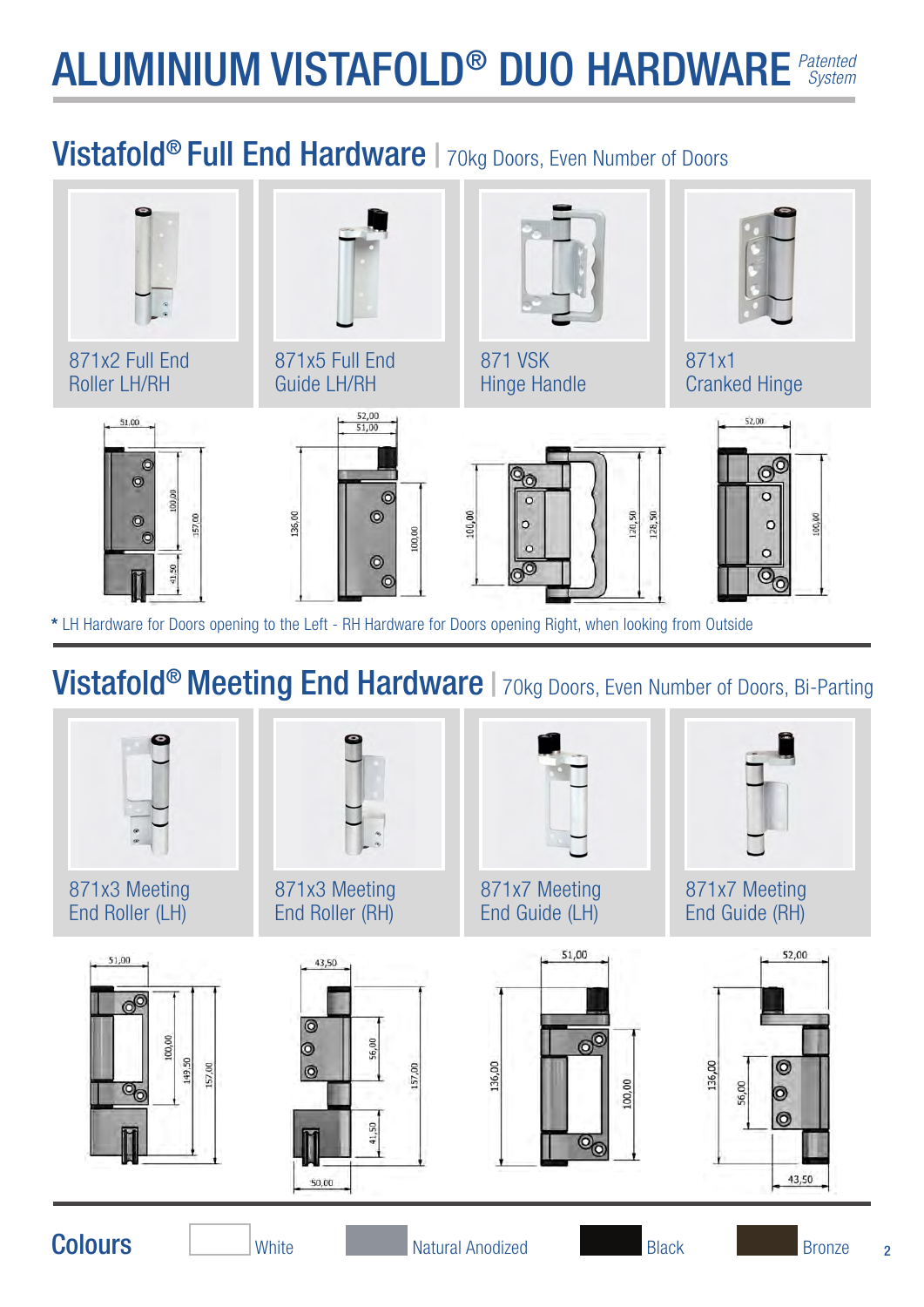## ALUMINIUM VISTAFOLD® MULLION HARDWARE

### 90kg Doors, Odd Number of Doors



Vistafold® Mullion Guide

868x1 Sinkless Intermediate Hinge

Vistafold® Mullion Roller







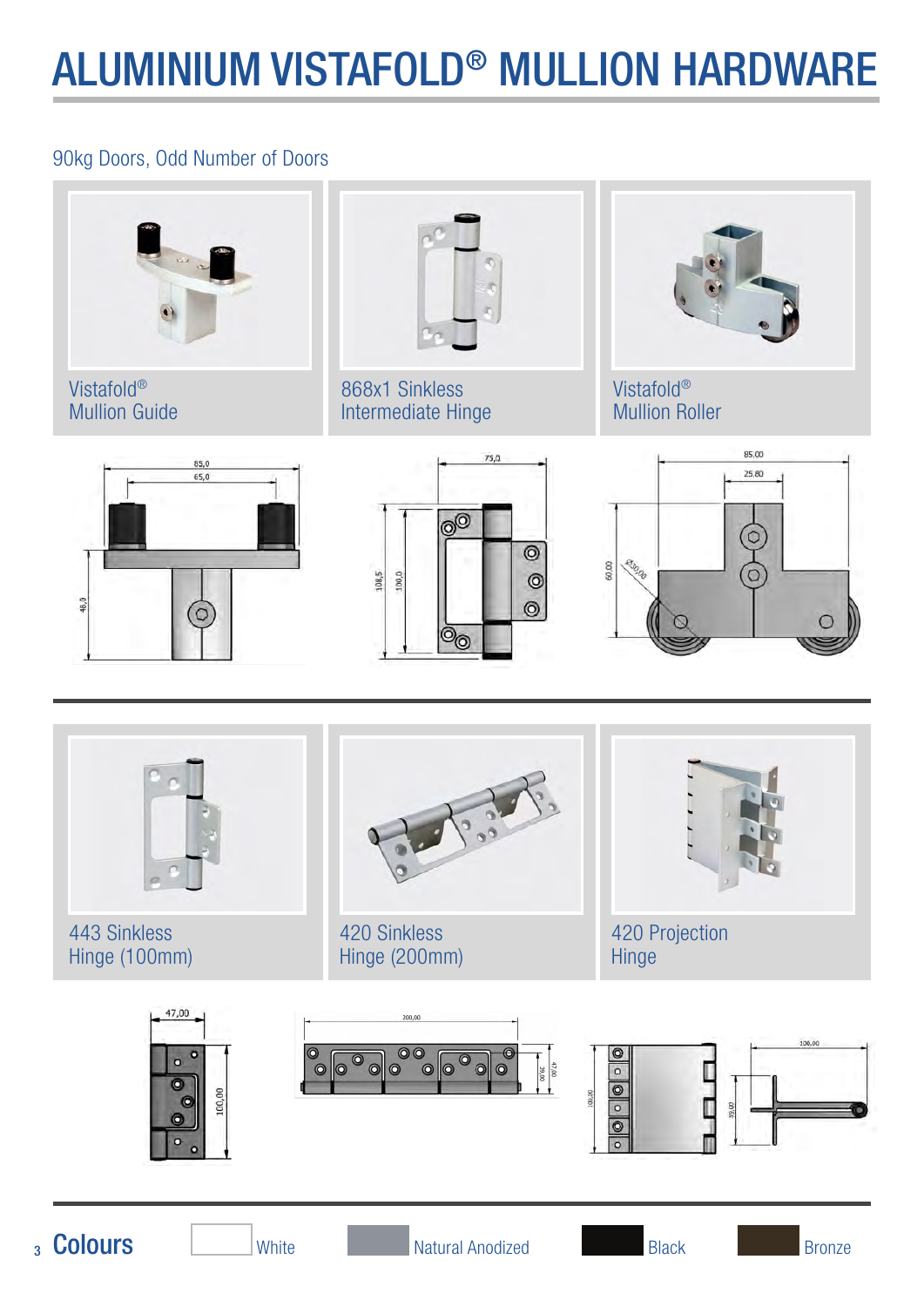# ALUMINIUM HARDWARE

## **Accessories** | Pivots and Flushbolt Kits



- Single Roller
- For Doors up to 50kg



Roller

- Double Roller & Adjustable Roller
- For Doors up to 250kg
- Fully Corrosion Resistant





- Double Roller & Adjustable Roller
- For Doors up to 100kg
- Fully Corrosion Resistant (SS)

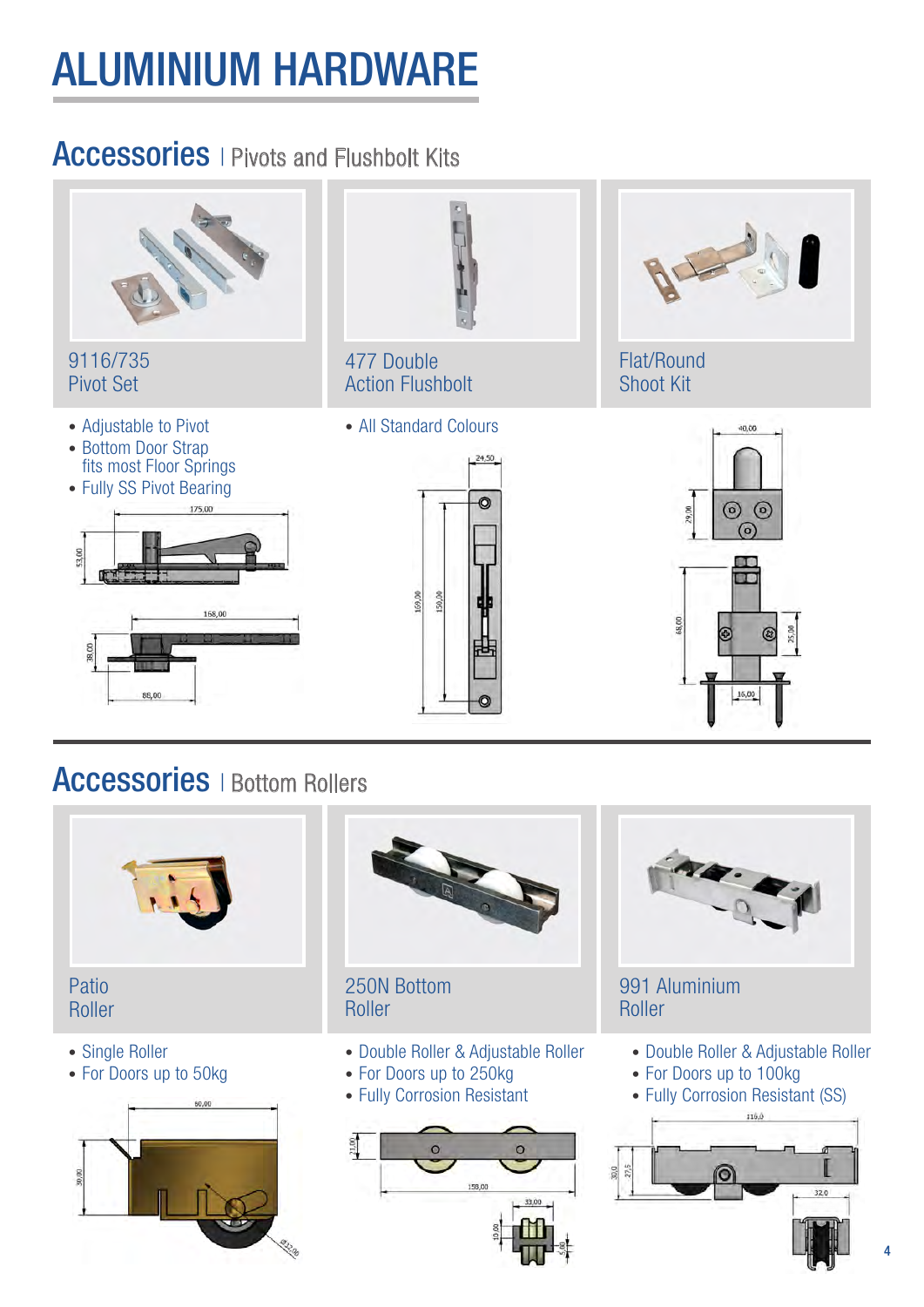# ALUMINIUM HARDWARE

### **Accessories** | Handles and Catches



54,50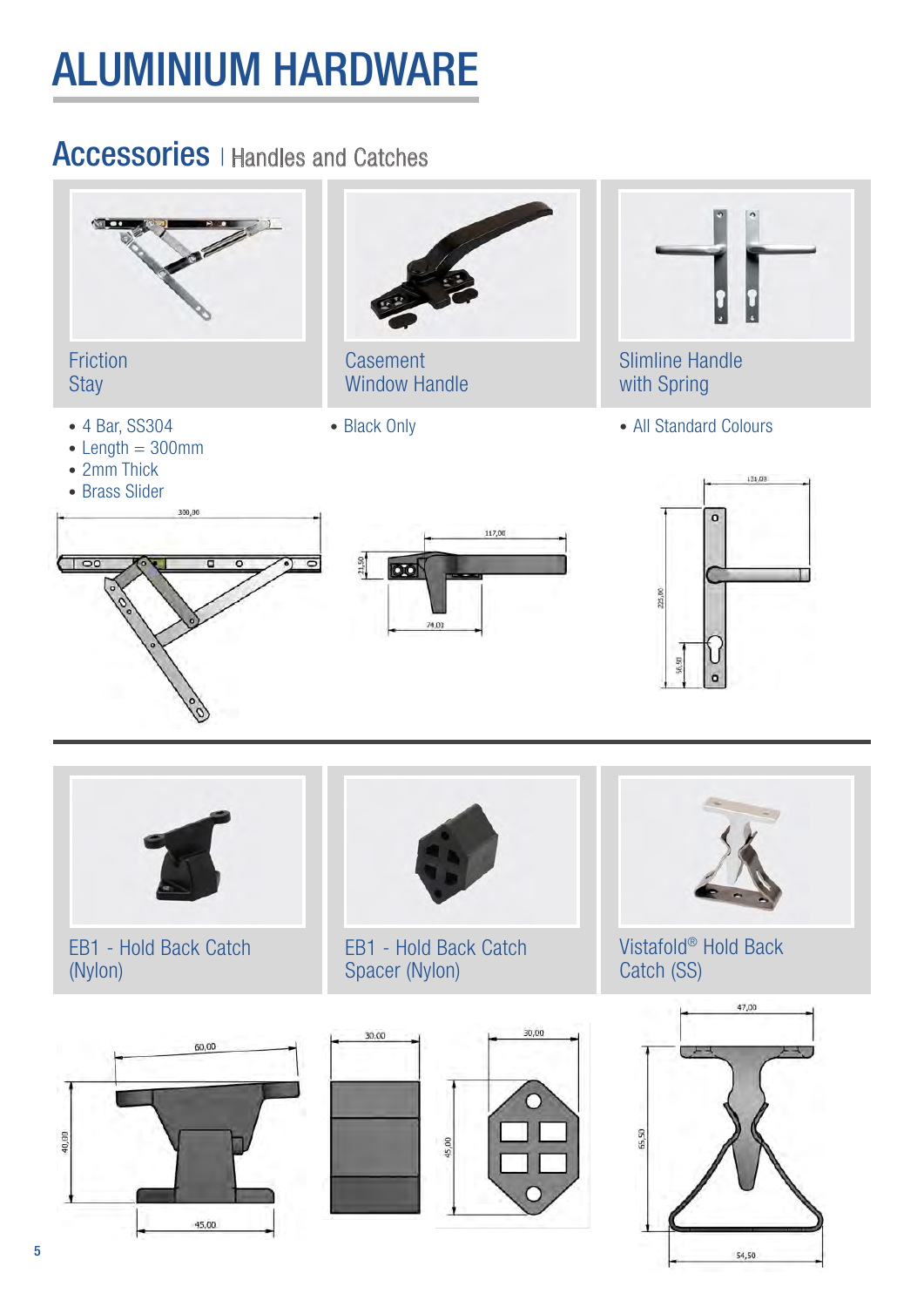# ALUMINIUM HARDWARE

## General Accessories



Europrofile **Cylinders** 

- Brass Body Chromed
- 080011 Double Key Cylinder 60mm
- 080012 Double Key Cylinder 66mm





Latch Lock and Hook Bolt

- 25mm and 35mm Backset
- SS Face Plate

14.9

ŘŹ.



Latch Lock and Dead Bolt

- 25mm and 35mm Backset
- SS Face Plate





868B Bubble Seal

- Aluminium Doors
- 6.7mm Base





- Aluminium Doors
- 6.7mm Base





WP Wool Pile **1988** 503SL Flush Pull Handle